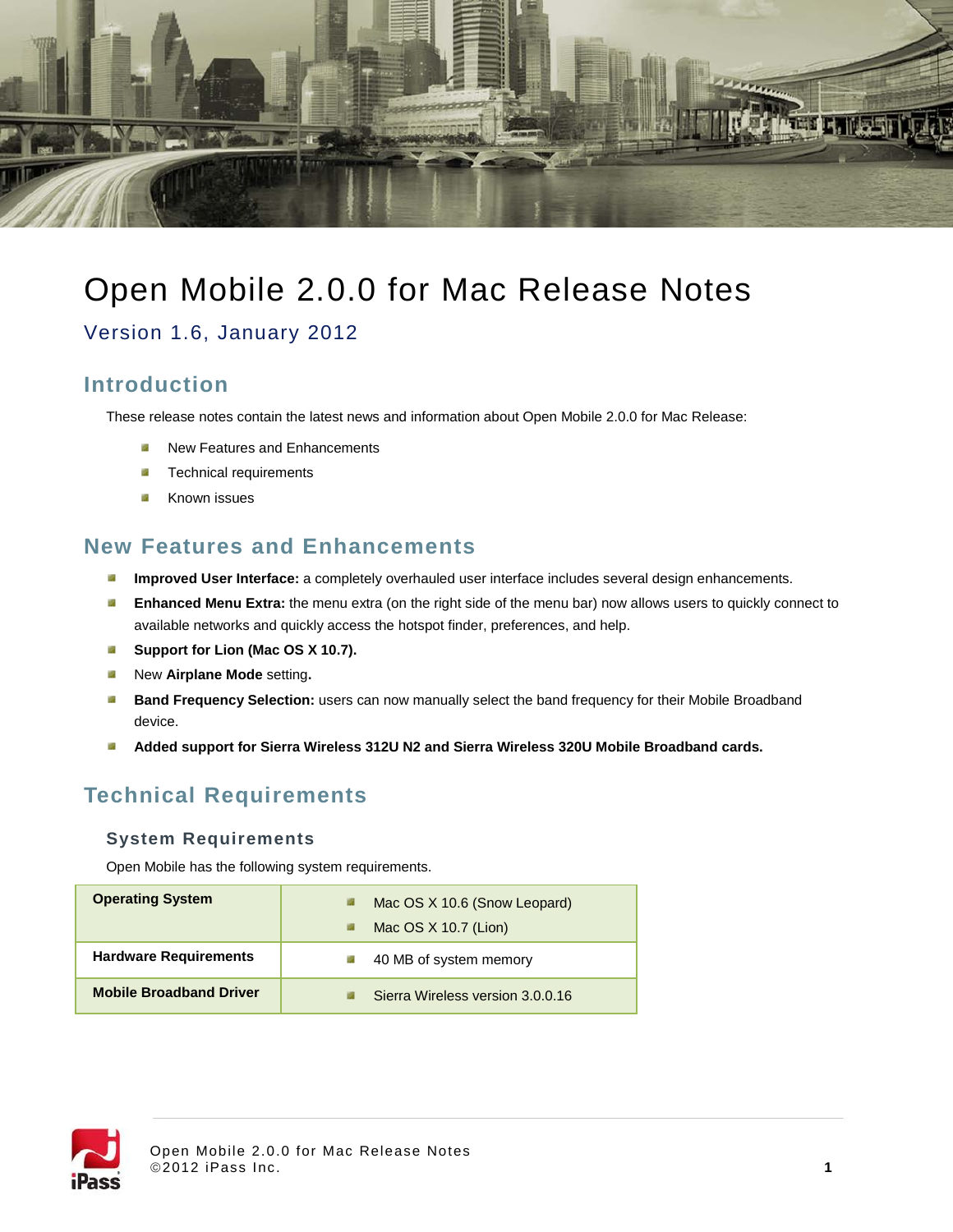### **Mobile Broadband Devices**

To use Mobile Broadband connectivity, you need an iPass-supported Mobile Broadband device and a subscription with either the iPass Mobile Broadband service or another Mobile Broadband network carrier.

The following devices have been fully integrated and are supported for Open Mobile 2.0.0 for Mac:

- $\mathbb{R}^2$ Sierra Wireless 320U (driver version 3.0.0.16)
- $\overrightarrow{a}$ Sierra Wireless 312U N2 (driver version 3.0.0.16)
- **B** Sierra Wireless U308 (driver version 3.0.0.16)
- **B** Sierra Wireless 312U (driver version 3.0.0.16)
- Sierra Wireless AC503 (driver version 3.0.0.16)

### **Known Issues**

The following are known issues for Open Mobile 2.0.0 for Mac Release:

| <b>Issue ID</b> | <b>Description</b>                                                                                                                                                                                                                                                                    |
|-----------------|---------------------------------------------------------------------------------------------------------------------------------------------------------------------------------------------------------------------------------------------------------------------------------------|
| 114525          | Some applications, such as PDANet and Parallels, may create an Ethernet Adaptor interface that prevents<br>connection to Wi-Fi and Mobile Broadband. The workaround is to navigate to System Preferences ><br><b>Network</b> and remove the newly created Ethernet Adaptor interface. |
| 114203          | When an application is in full screen mode in Mac OS X Lion (10.7), the Open Mobile Status Item does not<br>work.                                                                                                                                                                     |
| 112792          | When an OpenAccess network fails and Open Mobile falls back to an iPass network (with the same SSID),<br>the User Interface will not indicate the changed network icon (it will still show the OpenAccess icon).                                                                      |
| 111587          | If the branded Application Name contains brackets ([]), the installer package will not open.                                                                                                                                                                                          |
| 111585          | If a branded Application Name is the same as a folder that already exists on the computer, installation may<br>fail and any currently installed version of Open Mobile may be uninstalled as a result.                                                                                |
| 110054          | When the profile is updated, some newly included features (save password, pre-defined domain, VPN,<br>RSS, Branding and auto-connect) may not appear until the Open Mobile client is restarted.                                                                                       |
| 109891          | The network list or Mobile Broadband Settings may not refresh when a 312U Card is plugged in and the<br>user inserts or removes the SIM card.                                                                                                                                         |
| 109861          | If the user does not enter their account credentials, they will not show up in the SQM records.                                                                                                                                                                                       |
| 107828          | If an account is removed from the DeviceScape server, OpenAccess will stop working without an<br>automated fix or error message explaining why.                                                                                                                                       |
| 106974          | Even if Growl is already installed, the user is still prompted to install it.                                                                                                                                                                                                         |
| 106021          | Open Mobile does not recognize a card that is already plugged-in when the user logs out and logs back in.                                                                                                                                                                             |
| 105016          | When the user logs out of GoGo InFlight, Open Mobile continues to show the network as connected even<br>though there is no valid connection to the Internet.                                                                                                                          |